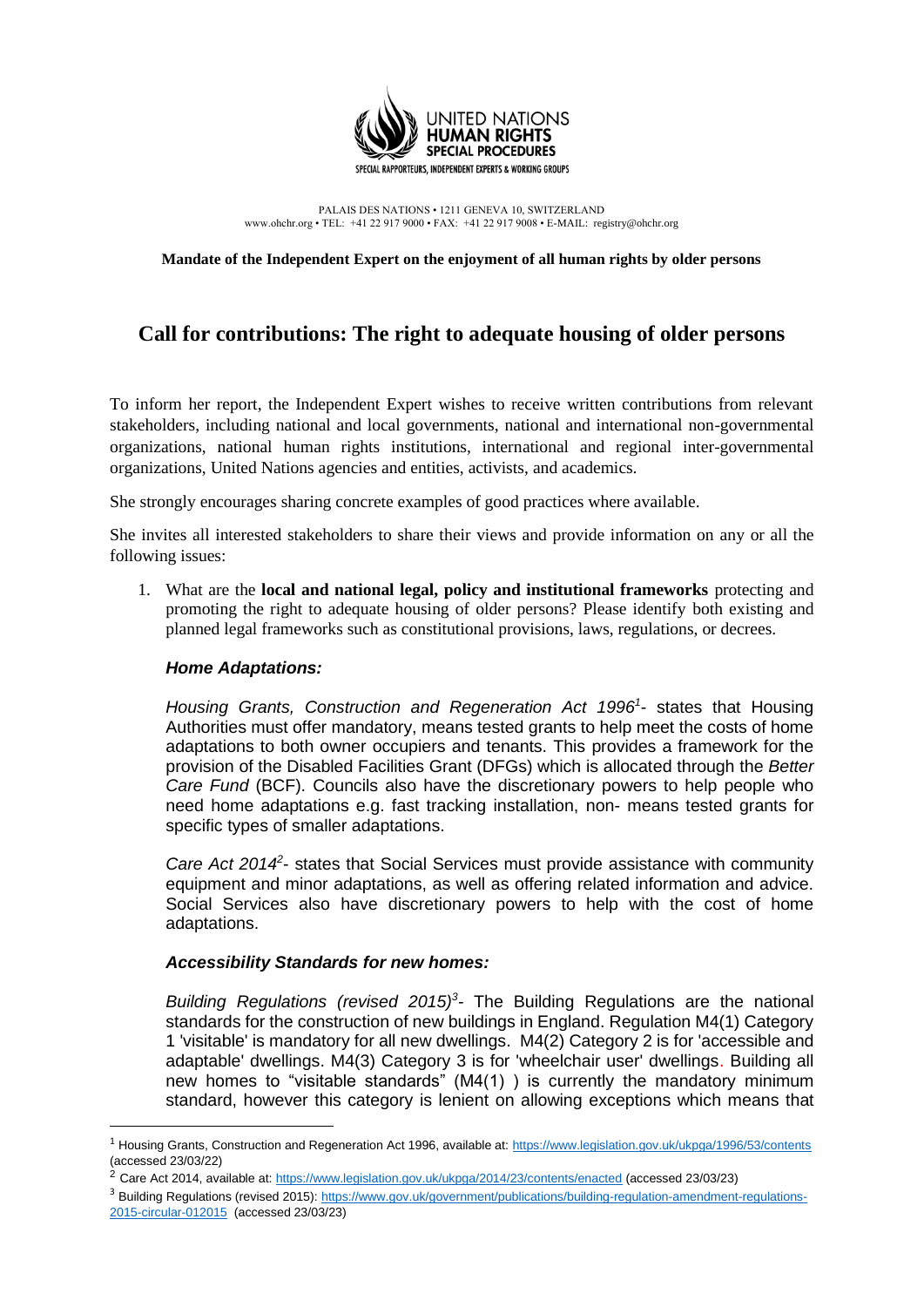new homes often do not end up with step free access or amenities that can be easily used. This standard does not future proof homes as they are not built to be easily adaptable. In addition to this, the current standard does not provide for any wheelchair accessible measures. In the **[National Planning Policy Framework](https://assets.publishing.service.gov.uk/government/uploads/system/uploads/attachment_data/file/1005759/NPPF_July_2021.pdf)** (2021)<sup>4</sup> the government acknowledge that older people (and all generations) would benefit from housing that is built to be accessible and adaptable, however as this is not currently enforced as a mandatory standard for new homes many developers choose not to apply it.

Local Authorities can include policies aimed at increasing the number of accessible new homes in the Local Plan for their area. For example, the London Plan requires all new homes to be built to a minimum of  $M4(2)$  with 10%  $M4(3)^5$ . However, draft Local Plans are subject to scrutiny at a Local Plan Inquiry, and draft policies that aim to increase the number of accessible homes may receive objections from some housing developers. The Government Inspector considering the Local Plan may then feel obliged to delete the draft policy because it does not accord with the national minimum. A Government consultation into [raising the mandatory accessibility standard](https://www.gov.uk/government/consultations/raising-accessibility-standards-for-new-homes)<sup>6</sup>, 'Raising accessibility standards for new homes', was completed in 2020- C&RE and the Older Peoples Housing Champion's Network responded to this consultation, advocating for all new homes to be to M4(2) and 10% M4(3), however we are still awaiting the outcome of this.

## *Existing Homes- Decent Homes:*

*Decent Homes Standard<sup>7</sup> and Housing Act<sup>8</sup> .* The Decent Homes Standard was developed as a national measure of the condition of the housing stock. It was initially created to set a minimum standard for social housing. It was defined in the Housing Act 2004 (updated 2006). The Decent Homes Standard also applies to private rented and owner occupied properties but local authority's obligations and powers of enforcement differ across each of the tenures. The Housing Health and Safety Rating System (HHSRS) is one technical measure used to determine if a home is "decent" or "non- decent". There is concern that this standard is at risk of being removed or reduced following the Government decision to [review](https://www.gov.uk/guidance/decent-homes-standard-review) it in 2020.

Previous funding to address housing disrepair, such as means-tested grants for lower income homeowners, and funding for area-based housing improvements, has been completely withdrawn in recent years. England has some of the oldest housing stock in Europe, and without the support in place to maintain and improve existing homes we are seeing an increase in non-decent homes- currently 2 million older households live in non- decent homes in England, most of whom are owner occupiers<sup>9</sup>.

<sup>4</sup> National Planning Policy Framework 2021, available at:

https://www.gov.uk/government/publications/national-planning-policy-framework--2 . Accessed on 23/03/22 <sup>5</sup> The London Plan 2021. Available at:

[https://www.london.gov.uk/sites/default/files/the\\_london\\_plan\\_2021.pdf.](https://www.london.gov.uk/sites/default/files/the_london_plan_2021.pdf) Accessed 23/03/22  $6$  Raising accessible standards for new homes 2022, available at:

[https://www.gov.uk/government/consultations/raising-accessibility-standards-for-new-homes.](https://www.gov.uk/government/consultations/raising-accessibility-standards-for-new-homes) Accessed on 23/03/22

<sup>7</sup> Decent Homes Standard 2006, available at[: https://www.gov.uk/government/publications/a-decent-home](https://www.gov.uk/government/publications/a-decent-home-definition-and-guidance)[definition-and-guidance.](https://www.gov.uk/government/publications/a-decent-home-definition-and-guidance) Accessed on 23/03/22

<sup>8</sup> Housing Act 2004, available at[: https://www.legislation.gov.uk/ukpga/2004/34/contents.](https://www.legislation.gov.uk/ukpga/2004/34/contents) Accessed on 23/03/22

<sup>&</sup>lt;sup>9</sup> Garrett H, Burris S, (2015) Homes and ageing in England BRE Bracknell, IHS BRE Press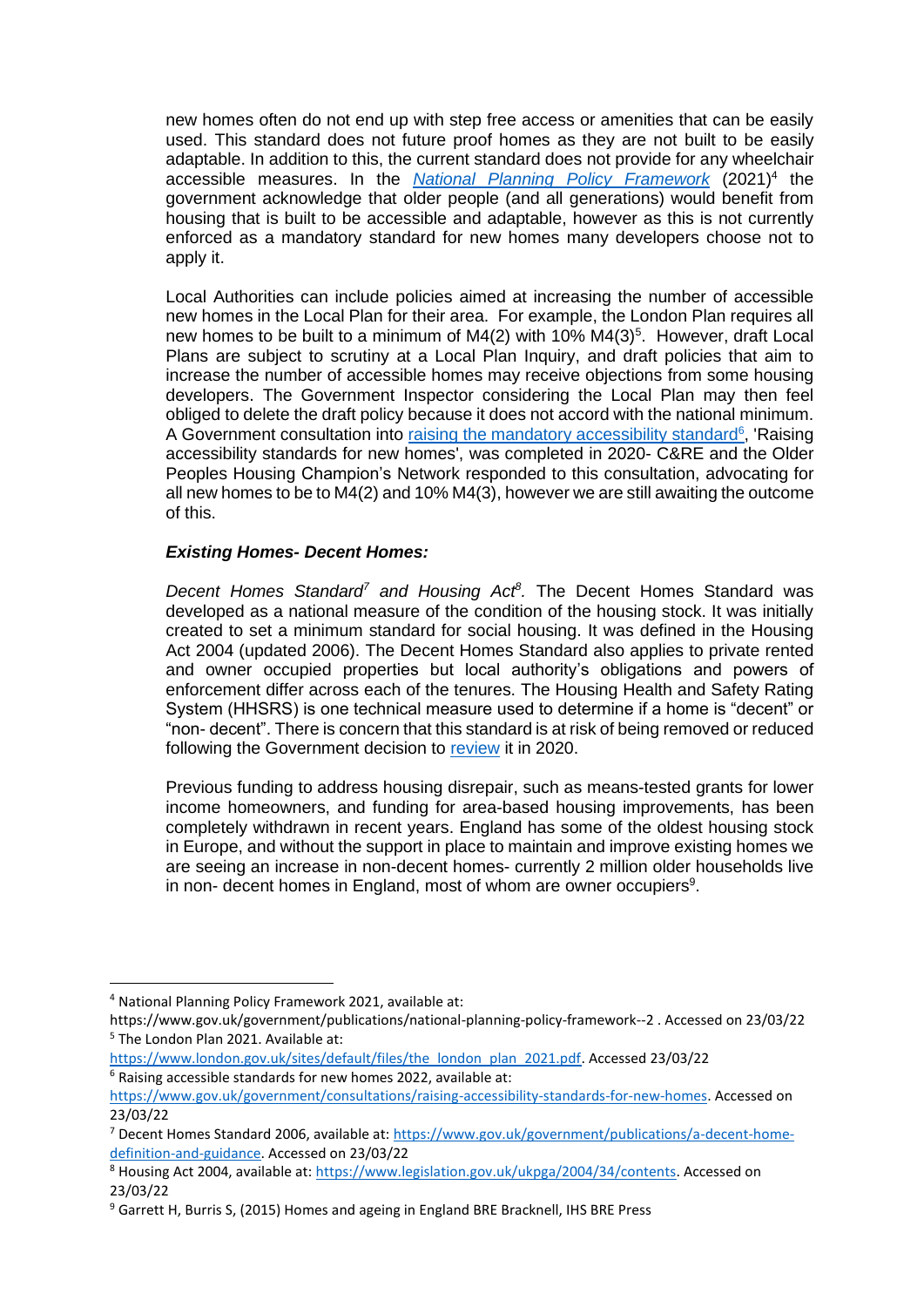#### *Housing, Health and Social Care:*

*NHS Long Term Plan<sup>10</sup>* - places significant emphasis on prevention of poor health as well as integration with social care and delivering health care at or closer to home. We know that common health problems, such as heart disease, respiratory infections, stroke and arthritis, may be caused or made worse by the condition of our homes, and the risk of falls increases with age. Home Improvement Agencies (HIA) offering handyperson services, repairs, impartial housing information and advice and financial support are not only hugely beneficial to making homes safer & healthier places to live but also to ensuring people have the right information to make informed choices about their home and future- this is vital in preventing avoidable illnesses and hospital admissions. Unfortunately due to a decade of austerity with real- term reductions in budgets worsened now by the impact of the Covid19 Pandemic, many HIAs have been forced to close or limit their services, leaving many older people unable to find the trusted support they require to maintain their home to safe standards.

Social Care White Paper (2021)<sup>11</sup>- The Government has launched its 10 year vision for Social Care, ['People at the heart of](https://www.gov.uk/government/publications/people-at-the-heart-of-care-adult-social-care-reform-white-paper) care', which includes funding plans for the next three years. There is a welcome recognition of the importance of home in relation to care and support for adults of all ages with a recurring phrase of 'Making every decision about care a decision about housing'. However, most of the listed housing actions, funding and initiatives are related to building new, specialist and supported housing. Whilst it acknowledged that most people live in mainstream housing as they age there is a reduction in the DFG budget in next three years. There is also a commitment to funding housing services that offer repairs, however no amount is specified and there is concern that this will be expected to come out of already stretched existing budgets.

*Integration White Paper and new Integrated Care Systems<sup>12</sup> (2022):* Government has published its proposals for health and care integration, ['Joining up](https://assets.publishing.service.gov.uk/government/uploads/system/uploads/attachment_data/file/1053845/joining-up-care-for-people-places-and-populations.pdf) care for people, places and [populations'.](https://assets.publishing.service.gov.uk/government/uploads/system/uploads/attachment_data/file/1053845/joining-up-care-for-people-places-and-populations.pdf) Whilst the importance of housing is mentioned in the White Paper and we support the ambition to integrate services, there needs to be adequate resources available to deliver this effectively and a long term funding plan is needed. With the introduction of Integrated Care Partnerships and a remit that includes tackling health inequalities, there should be an opportunity to incorporate housing into emerging new systems and performance/ delivery frameworks. Incorporating an aim to address patients' housing quality as a priority outcome for health and care integration- if this opportunity was taken we believe it would have significant impacts on older people's health and whole quality of life.

#### *Levelling Up Agenda (2022)*

Government has published plans for reducing the gap between different parts of the UK in a document, *[Levelling](https://assets.publishing.service.gov.uk/government/uploads/system/uploads/attachment_data/file/1052064/Levelling_Up_White_Paper_HR.pdf) up*. <sup>13</sup> The main focus is on improving transport, education and broadband. However, the importance of housing to the levelling up agenda is noted, emphasising increasing home ownership, and the quality of existing homes. Given that half of non-decent homes (2 million) are lived in by older

<sup>&</sup>lt;sup>10</sup> NHS Long Term Plan 2019, available at: [https://www.gov.uk/government/news/nhs-long-term-plan-launched.](https://www.gov.uk/government/news/nhs-long-term-plan-launched) Accessed on 23/03/22

<sup>&</sup>lt;sup>11</sup> People at the Heart of Care 2021, available at[: https://www.gov.uk/government/publications/people-at-the-heart-of-care-adult](https://www.gov.uk/government/publications/people-at-the-heart-of-care-adult-social-care-reform-white-paper)[social-care-reform-white-paper.](https://www.gov.uk/government/publications/people-at-the-heart-of-care-adult-social-care-reform-white-paper) Accessed ok: 23/03/22 12 **Integration White-Paper. Accessed ok:** 23/03/22<br>
<sup>12</sup> Integration White Paper and new Integrated Care Systems 2022, available at *:* 

*[https://www.gov.uk/government/publications/health-and-social-care-integration-joining-up-care-for-people-places-and](https://www.gov.uk/government/publications/health-and-social-care-integration-joining-up-care-for-people-places-and-populations)[populations.](https://www.gov.uk/government/publications/health-and-social-care-integration-joining-up-care-for-people-places-and-populations) Accessed on 23/0322*

<sup>13</sup> Levelling Up the United Kingdom 2022, available at:

[https://assets.publishing.service.gov.uk/government/uploads/system/uploads/attachment\\_data/file/1052706/Levelling\\_Up\\_WP\\_HRES.pdf](https://assets.publishing.service.gov.uk/government/uploads/system/uploads/attachment_data/file/1052706/Levelling_Up_WP_HRES.pdf) . Accessed on 23/03/22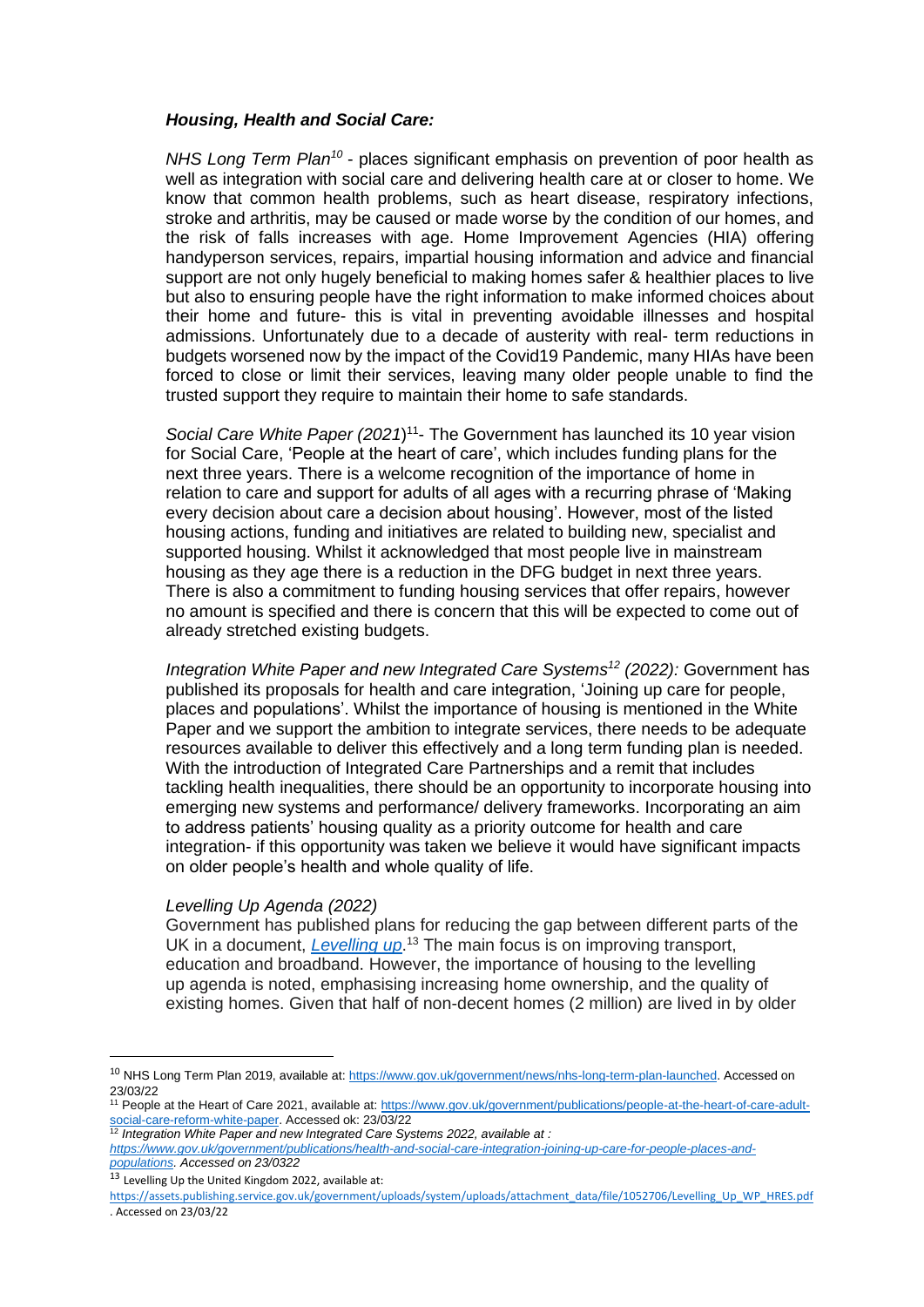people, 78% of them disadvantaged older homeowners<sup>14</sup> the document is thin on specific action to address this critical issue, and there is no mention of any funding to tackle private sector housing disrepair (cut by 100% in 2010). The one proposed action concerning older people living in non-decent homes is to set up a Task Force looking at supply of alternative housing- however, whilst acknowledging that specialist and supported housing is a useful option for around 4% of older people, we know that 96% of older households live in ordinary, mainstream homes<sup>15</sup>, and a large majority of older people (80%+) are satisfied with and wish to continue to live in their current home and neighbourhood<sup>16</sup>. This can be made possible with a very modest level of practical help with repairs and adaptations, making homes safe, warm and supporting healthy, independent later life- we hope that the Task Force will look at the housing data and acknowledge this reality.

## *Housing and the Climate Emergency*

The Climate Change Act, as amended in  $2019^{17}$ , commits the UK to 'net zero' by 2050. At the moment we do not think that the government focuses enough on the impact that poor quality homes can have on carbon emissions- 25m homes in England produce 58.5m tonnes of CO2 every year. In fact, homes in England produce more CO2 emissions than cars. The Government's Green Homes Grant Scheme was closed last year and there is currently no national scheme available to support people to reduce the carbon emissions from their homes. Unsurprisingly, the measures required to reduce the carbon emissions from homes and often the same measures required to address non- decent housing (insulation, boiler replacement, draft-proofing, retrofitting, securing doors and windows and addressing issues of disrepair). With this in mind we think that local HIAs should be funded to not only provide the housing services and information & advice that older people require to live safely and well at home, but also to ensure that their homes are equipped to support the aim of achieving net zero.

Care & Repair England are campaigning for minor adaptations and accessibility improvements to be made to housing that is included in retrofit programmes for climate change reasons, in order to produce homes that are 'decent' as well as reducing carbon emissions. We are represented on the Greater Manchester Retrofit Task Force.

2. What are the **existing local and national action plans, development plans and support programmes** for advancing the right to adequate housing for older persons? If available, please specify the budget allocated for their implementations.

## *Home Adaptations- Disabled Facilities Grant (DFG):*

All local authorities (County Councils, Unitary Authority and District/Borough Councils) have legal duties to help disabled people (of all ages) with home adaptations. Housing authorities must offer mandatory, means tested grants to help to meet the costs of essential home adaptations (DFGs) and Social Services must provide assistance with community equipment and minor adaptations (e.g. toilet frames, grab rails) as well as offering related information and advice. The national government funding towards DFG costs (which is paid to local authorities through the Better Care Fund) is currently £573 million for 2021-22, but is reducing to £530 million for 2022-

<sup>&</sup>lt;sup>14</sup> Garrett H, Burris S, (2015) Homes and ageing in England BRE Bracknell, IHS BRE Press

<sup>&</sup>lt;sup>15</sup> Garrett H, Burris S, (2015) Homes and ageing in England BRE Bracknell, IHS BRE Press

<sup>&</sup>lt;sup>16</sup> Lloyd, J. (2015), Older Owners Research London: Strategic Society Centre

<sup>&</sup>lt;sup>17</sup> The Climate Change Act (amended 2019), available at: [https://www.legislation.gov.uk/ukdsi/2019/9780111187654.](https://www.legislation.gov.uk/ukdsi/2019/9780111187654) Accessed on 23/03/22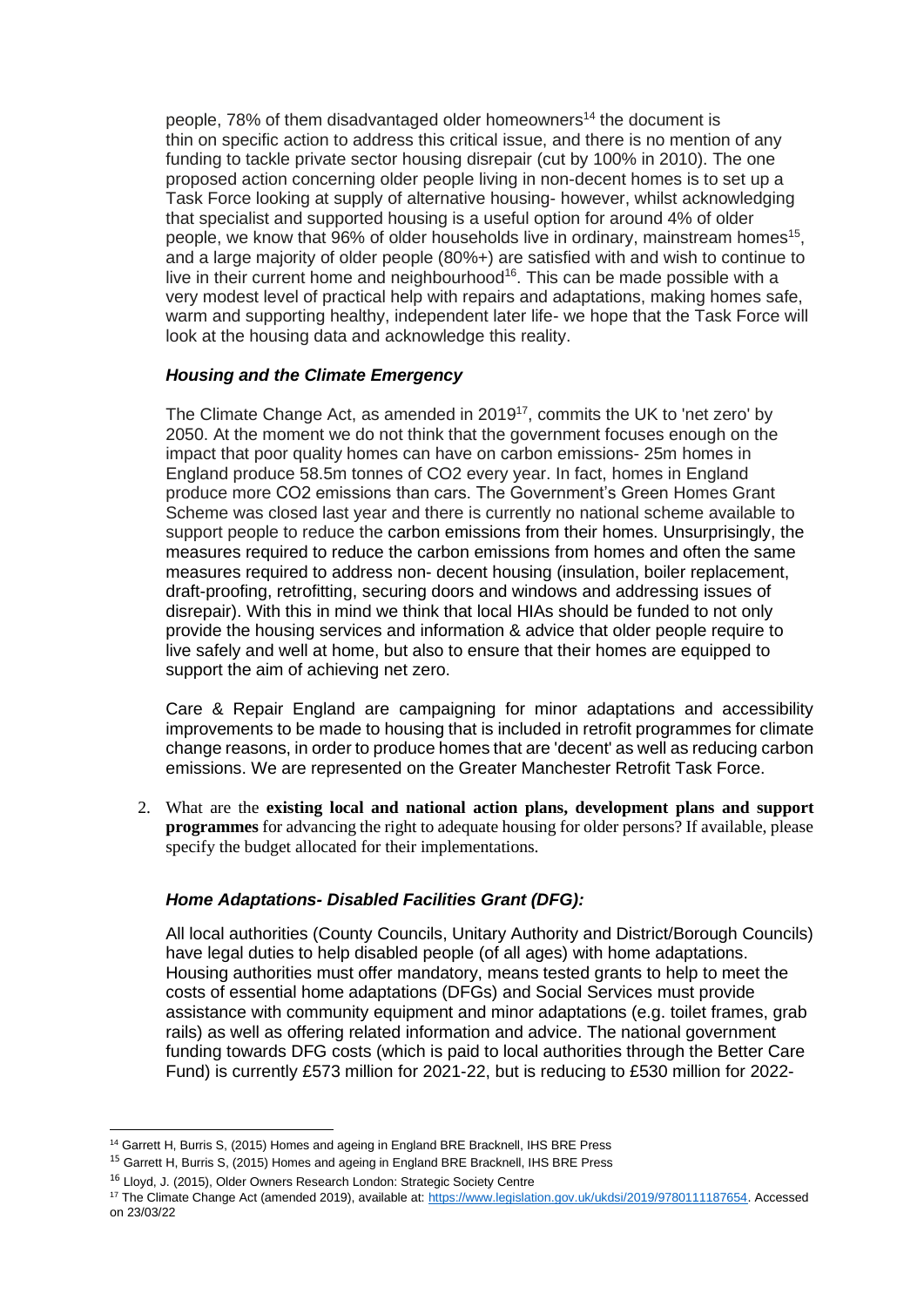23, 2023-24, 2024-25<sup>18</sup>. Whilst continuation of the DFG funding is welcomed, the reduction will result in a significant decrease in the number of people who can be helped given the rapidly rising costs of labour and materials, and increased need following the Covid19 pandemic, including the impact of Long Covid.

## *Decent Homes- Home Improvement Agencies (HIAs)*

The Decent Homes Standard has been in place since the early 2000s and after decades of improvements and year-on-year decreases in the number of non-decent homes, the rate of improvement is stalling for all ages. In the case of households headed by someone aged over 75 years old, the trend has actually reversed and the number of non decent homes has risen from 533,000 in 2012 to 701,000 in 2017<sup>19</sup>. This age group are also disproportionately likely to be living in a non-decent home compared to younger age groups (more than 1 in 5 of over 75 year old households). As mentioned previously, in the last decade, due to cuts to national/local budgets we have also seen the closure and reduction of local Home Improvement Agencies and other housing services. We have also seen the complete withdrawal of grants to address housing disrepair amongst older home owners. In 1983-84 the national allocated funding for private-sector housing improvement and repair was £1.1 billion. By 2010-11 this was down to £317 million, and then ceased completely the following financial year. We are seeing the significant impact of this with the increase in non decent homes, especially amongst the older populations.

The [Good Homes Enquiry,](https://ageing-better.org.uk/sites/default/files/2021-09/good-homes-for-all-a-proposal.pdf) commissioned by the Centre for Ageing Better<sup>20</sup>, in its recommendations for improving the existing housing stock, recognises the importance of building on existing, effective practice and services and identifies Home Improvement Agencies and Care& Repair programmes as a key part of this.

The cost of poor housing to the NHS is 1.4 billion per annum, 61% of that is attributed to conditions related to excess cold; 31% as a result of potentially avoidable falls within the home; 2% to fires at home; and 6% to other factors<sup>21</sup>. This really highlights the link between poor housing and health, and how improving homes will bring significant health benefits to individuals, support the NHS Long Term Plan by preventing avoidable illness, and provide significant cost savings. .

## *Accessible Homes- London example*

Currently, 91% of homes do not provide even the most basic accessibility features and it is estimated that over 400,000 wheelchair users are living in homes which are neither adapted nor accessible<sup>22</sup>. As mentioned in the previous question the current mandatory requirement in England is to build all new homes to a "visitable" standard. Through the Government's *consultation' [Raising accessibility standards for new](https://www.gov.uk/government/consultations/raising-accessibility-standards-for-new-homeshttps:/www.gov.uk/government/consultations/raising-accessibility-standards-for-new-homes) [homes](https://www.gov.uk/government/consultations/raising-accessibility-standards-for-new-homeshttps:/www.gov.uk/government/consultations/raising-accessibility-standards-for-new-homes)* we supported raising the mandatory standard to building all new homes to "accessible and adaptable" standards as well as committing to a minimal set percentage of wheelchair accessible new homes. In London there is already a requirement to build all new homes to accessible and adaptable standards, as well as 10% of all new homes being wheelchair accessible – we believe this approach should be rolled out to the rest of the country. In terms of learning from this London

<sup>&</sup>lt;sup>18</sup> People at the Heart of Care 2021, available at[: https://www.gov.uk/government/publications/people-at-the-heart-of-care-adult](https://www.gov.uk/government/publications/people-at-the-heart-of-care-adult-social-care-reform-white-paper)[social-care-reform-white-paper.](https://www.gov.uk/government/publications/people-at-the-heart-of-care-adult-social-care-reform-white-paper) Accessed ok: 23/03/22

<sup>&</sup>lt;sup>19</sup> Home and dry: The need for decent homes in later life 2020, Centre for Ageing Better and Care& Repair England.

<sup>&</sup>lt;sup>20</sup> The Good Homes Inquiry 2021, The Centre for Ageing Better

<sup>&</sup>lt;sup>21</sup> Garrett H, Burris S, (2015) Homes and ageing in England BRE Bracknell, IHS BRE Press

<sup>&</sup>lt;sup>22</sup> A Forecast for accessible homes 2020, Habinteg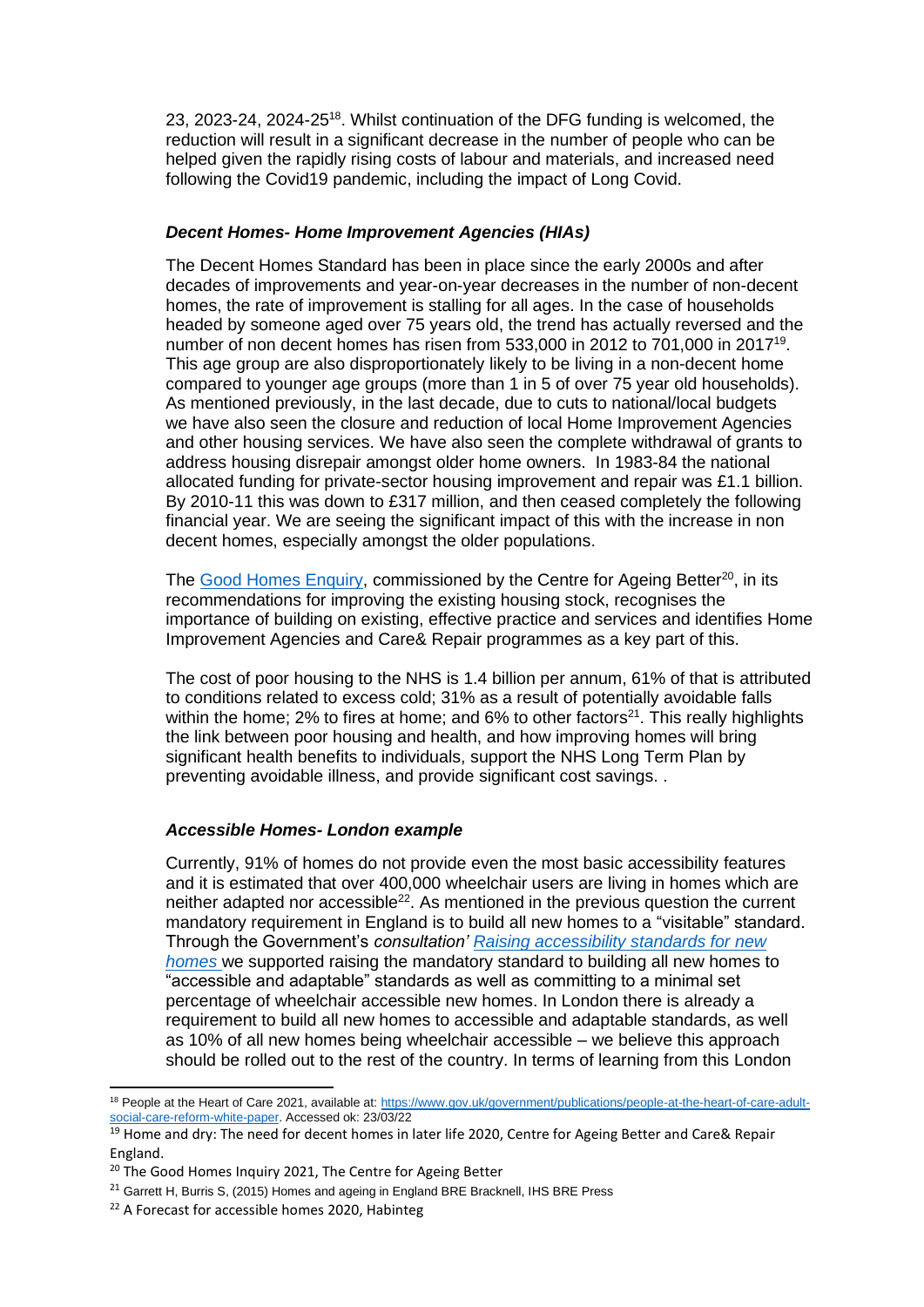model, there are some concerns around the requirement and accuracy of reporting the amount of new homes built to these standards and therefore we would like a mandatory standardised reporting system to be implemented if these standards are adopted nationally. The Government consultation closed in November 2020 and we are still awaiting the outcome of this- further delaying action will result in more homes being built that are harder to access for older and disabled residents now and in the future. Ultimately homes built to the lower standard are a false economy that will result in more expenditure on adaptations and social care down the line as well as creating barriers for disabled and older people to participate in and contribute to their communities; something that is not only costly, but counterintuitive to the levelling up agenda set out by the Government.

## *Covid Recovery Plans*

Across the country, Local Authorities are developing Post Covid Recovery Plans. We believe that addressing the housing needs of older people should be a central part of every recovery plan. The link between housing and health is well-established, as is the association between older people and increased risk of living in non-decent housing conditions. Poor housing can cause or exacerbate risks from a wide range of common chronic health conditions, including respiratory illnesses, heart disease, stroke risk, depression. Housing conditions also impact on risk of injury and accidents, particularly falls amongst older people. These risks were exacerbated by periods of lockdown when people were confined to their homes for virtually the whole day apart from the one hour they were allowed to spend outside the home for exercise. Groups in the population who are over-represented in poor housing are often the same groups who are more vulnerable to COVID-19, including older people, people with existing health conditions, those with lower incomes and people from ethnic minority groups. Addressing housing inequalities is fundamental to our post covid recovery- the Housing Champion's Network and Care & Repair England are currently working with local authorities, other organisations and stakeholders to ensure this message is heard.

## *Retrofit Task Force and programmes*

As mentioned previously, housing improvements and repairs are essential in reaching our aim of net zero carbon by 2050. Retrofit Task Forces have been established in many Local Authorities to look at how to retrofit homes on a mass scale to meet the need that is required to achieve this goal. The Housing Champion's Network and Care & Repair England believe that existing local Home Improvement Agencies are best placed to be funded and supported in carrying out the work required to retrofit existing homes to make them safe and decent. In the light of the solid data about non-decent homes, excess cold and falls hazards are the top reasons that homes fail the standard. Major health gains could be achieved if future major CO reduction housing retrofit schemes incorporated a 'Healthy Home' check with remedial measures undertaken at the same time e.g., to remove falls hazards, which are one of the major causes of hospital admissions for older people, and the majority of which cost a few hundred pounds to remedy compared to tens of thousands to improve thermal standards.

## *Age Friendly Cities*

Many cities in England have committed to sign up to the World Health Organisation's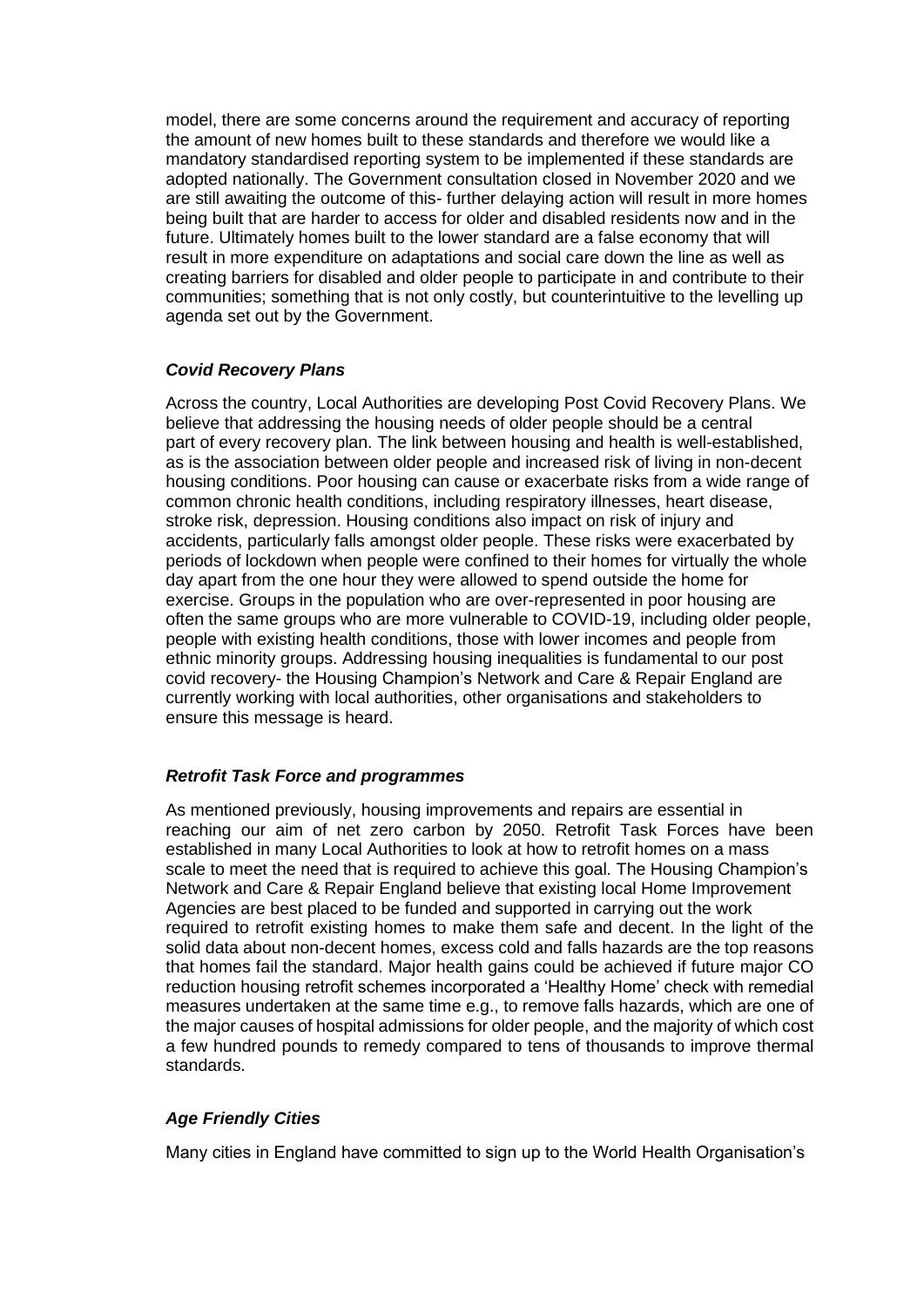"Age Friendly Programme"<sup>23</sup> and become Age Friendly cities. The Housing Champion's Network and Care & Repair England have been involved in the London, Manchester, Bristol and Leeds Age Friendly Programmes. Care & Repair England are the Housing Lead for the Housing Domain section of the Age Friendly London programme, and are currently working, as part of the London Age Friendly Forum (LAFF) with the Greater London Authority (GLA) to embed the Age Friendly Principles within the London Recovery Plan.

The Royal Town Planning Institute are producing guidance on Housing for Older People- the Older Peoples Housing Champion's Network and Care & Repair England are currently making recommendations for this work.

3. How are **older persons involved and participating** in the development of action plans, policies or legislation related to housing?

Older people are all too often ignored or not encouraged to be involved in the development of plans, policy and legislation relating to housing decision making that impact their lives. The Older Peoples Housing Champion's Network, supported by Care &Repair England is a great example of national network of older activists dedicated to representing older people's views. Their aims are to raise awareness of the impact of poor and unsuitable housing on older people's health and wellbeing, influence decision making and bring about improvements in policy and practice. In addition to this they aim to support other older people's groups and forum get involved in local housing planning, policy and decision making- this includes influencing local housing strategies, developing Older People's Housing Strategies, developing [resources](https://housingaction.blog/resources-and-intelligence/) for other groups to use to influence local housing improvements- some examples of this can be found [here.](https://housingaction.blog/get-involved/)

The Older Peoples Champion's Network have developed a [Manifesto](https://housingactionblog.files.wordpress.com/2019/08/oph-champions-manifesto-infographic-2019.pdf) which calls on the Government and all those responsible for planning and housing development to:

- Improve existing homes to make them healthy, safe, secure places to age
- Create universal access to impartial later life housing information, advice and advocacy
- Design/ Build all housing for all ages
- Plan and engage with older people
- Commit to these Seven Steps to Better Housing for Ageing (see the Manifesto)

The Older People's Housing Champion's are represented on the Greater Manchester Older People's Network which recently produced guidance on designing Age-Friendly housing.

4. What **challenges, barriers and forms of discrimination** are faced by older persons in fulfilling their right to adequate housing? Please also include any existing legislation, policy or practice. Please also state how it impact older persons' enjoyment of other human rights.

<sup>&</sup>lt;sup>23</sup> World Health Organisation, Age Friendly Cities Framework. Available at: [https://extranet.who.int/agefriendlyworld/age-friendly-cities-framework/.](https://extranet.who.int/agefriendlyworld/age-friendly-cities-framework/) Accessed 23/03/22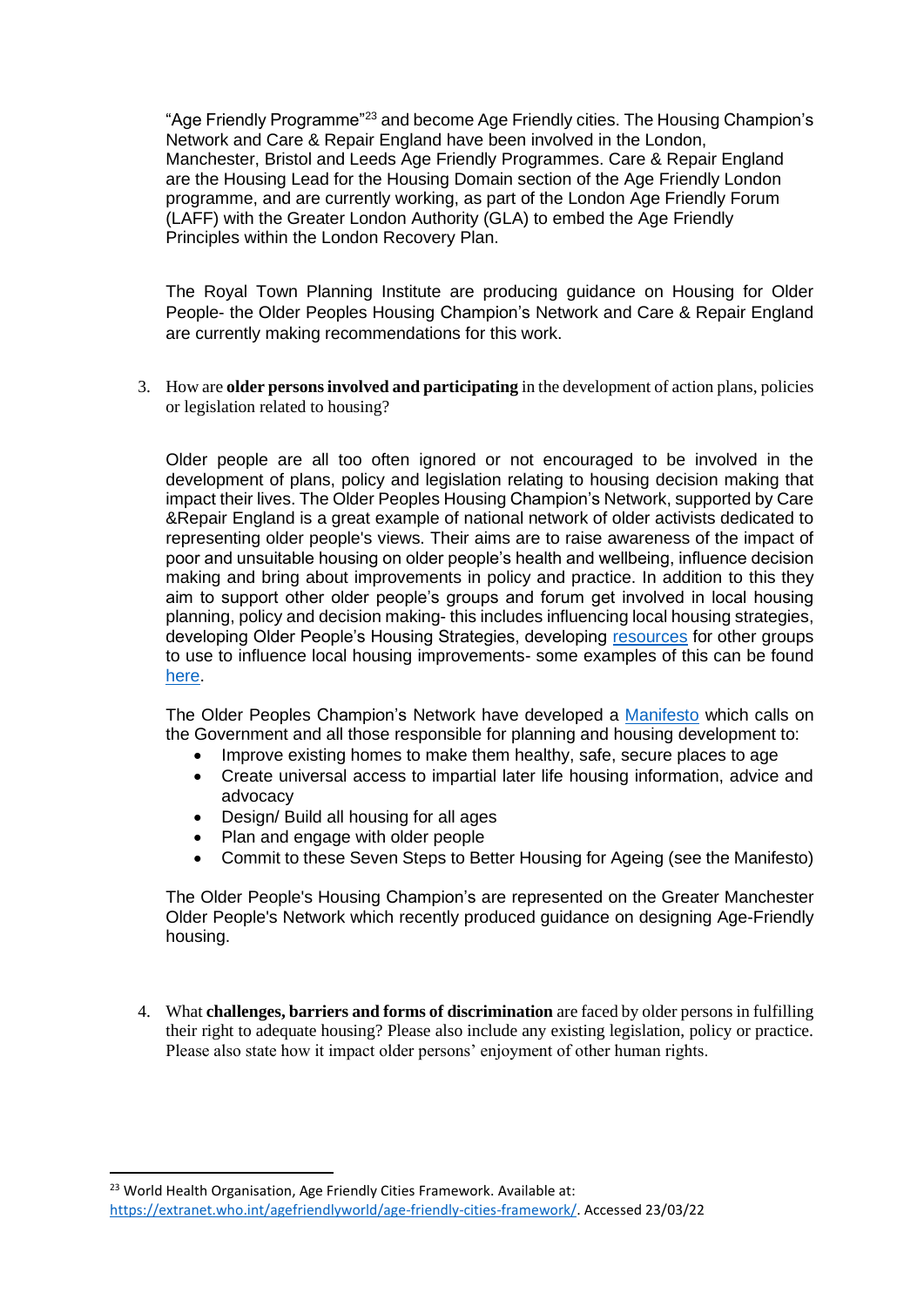## *Home adaptations.*

Some of the most commonly reported barriers to accessing support for home adaptations are:

- *Lack of information* about what adaptations are even possible, let alone the availability of financial assistance e.g. the DFG, or help to organise the building work.
- *Complicated and slow* even when they find out about adaptations/DFG, many disabled people find the process of obtaining help very difficult to manage and there can be very long delays, sometimes running to many months, or even years.
- *Conflicting perspectives* differences between what a disabled person wants and expects with regard to adaptations in their home vs the adaptation that the Occupational Therapist assesses as being 'necessary and appropriate' emerges as an area of considerable dispute in many cases.
- *Unsatisfactory building works* Poor workmanship and delays in completion.

#### *Handy person/ repairs and home maintenance support*

The demise of many local HIAs and housing services due to a decade of cuts to local budgets and the worsening financial climate during the Covid19 Pandemic, has led to many older people being unable to maintain or repair their home. This has had significant impacts on health as well as living conditions. Since 2011 there has been no financial support for low income homeowners to maintain or repair their homes- we are now seeing the impact of this. The most recent in-depth analysis of the specific connections between non decent homes, ageing and health is the Centre for Ageing Better/ Care & Repair England report, ['Home & Dry: The need for decent homes in later](https://ageing-better.org.uk/publications/home-and-dry-need-decent-homes-later-life)   $life'$  (2020)<sup>24</sup>. This revealed that of the 4.3m non-decent homes in England, 2 million were lived in by older people, the majority of whom (78%) are owner occupiers. Older people, and low income older home owners in particular, are overrepresented in relation to living in non-decent homes and the presence of housing Health and Safety Rating System (HHSRS) Category 1 hazards and the vast majority of Category 1 hazards are related to excess cold and falls risk. The number of people age 75+ living in a non decent home has increased by 31% in 5 years, up from 533,000 in 2012 to 701,000 in 2017. Given the greatly increased impacts of COVID-19 with rising age, this is a particularly worrying trend.

#### *Accessible Homes:*

Our population is undergoing an age shift meaning that in less than 20 years, one in four of us will be over 65. There is an urgent need to build the kind of homes that will meet the changing needs of our ageing society – homes that are both accessible and adaptable. However, as it stands the mismatch between the homes we have, and the homes we need, is stark. Currently, 91% of homes do not provide even the most basic accessibility features and it is estimated that over 400,000 wheelchair users are living in homes which are neither adapted nor accessible. Not being able to leave, enter or move around in your own home easily has significant impacts on the way you are able to enjoy and live your life.

<sup>&</sup>lt;sup>24</sup> Home and dry: The need for decent homes in later life 2020, Centre for Ageing Better and Care& Repair England.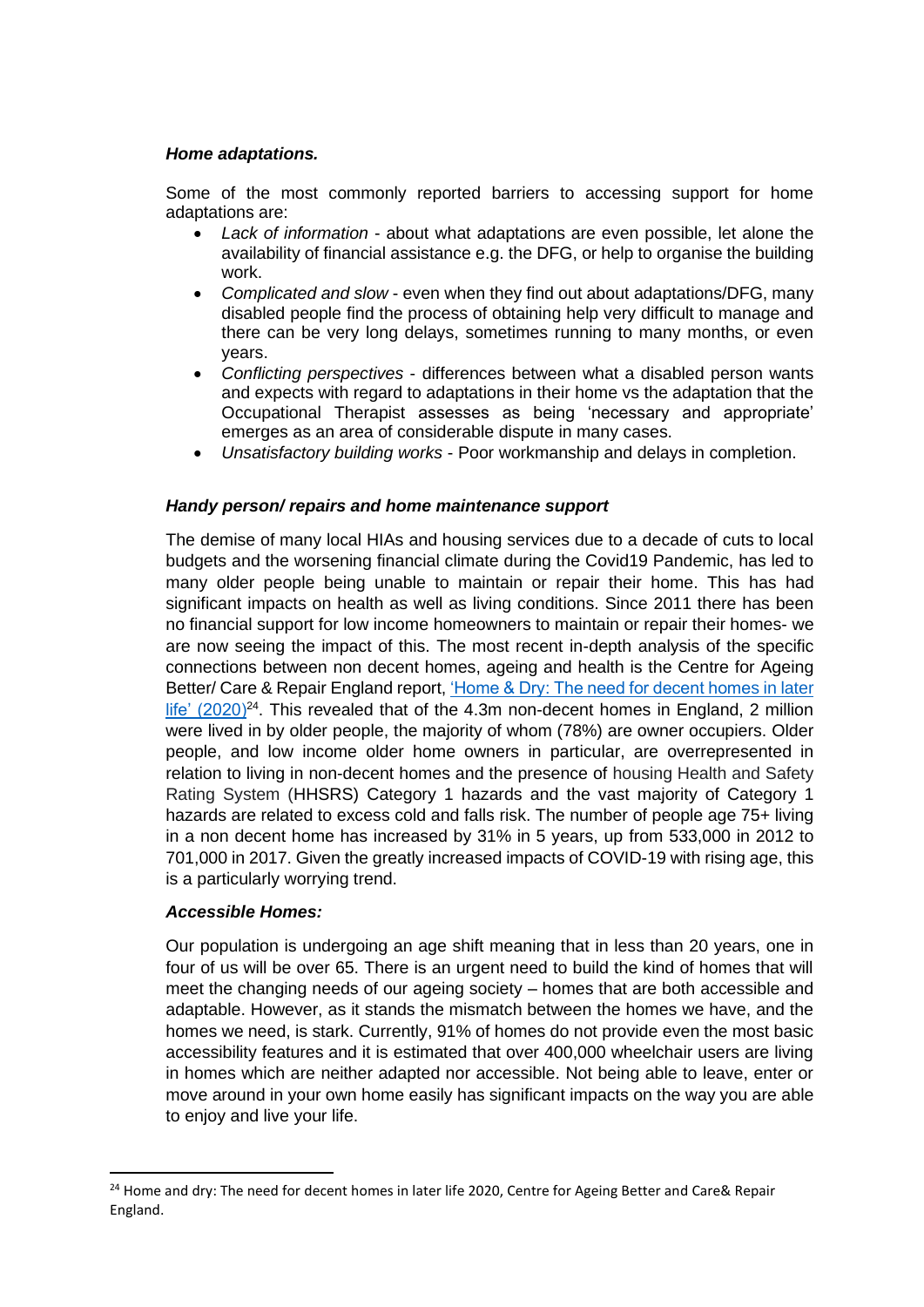## *Stereotyping- planning and policy around housing provision for older people.*

When planning for homes to age well in, the conversation and decision making is usually focussed on specialist or supported housing. Whilst this is a useful option for a small minority, most older people wish to be in their existing home for as long as possible. We need to make sure there is a wide range of housing options that are accessible to older people and that this information is available so that people are able to make informed decisions regarding where and how they want to live. We also need to ensure there are practical housing services available to support people live safely and well in their homes for longer. These options need to reflect the diverse needs and wishes of older people and the conversation and subsequent planning & policy needs to move away from a one dimension approach which is both discriminatory and ageist in its impact.

5. How do **other factors** (i.e., gender, sex, race, ethnicity, indigenous identity, disability, sexual orientation, gender identity, religion, social status, place of origin and immigration status) intersect and impact the enjoyment of older persons' right to adequate housing?

## *Race*

The report [Housing and the older ethnic minority population in England](https://www.housinglin.org.uk/Topics/type/Housing-and-the-older-ethnic-minority-population-in-England/) (Nigel de Neronha  $2019)^{25}$  highlights these important facts:

- Higher rates of housing deprivation for Pakistani, Bangladeshi and black African older owner occupiers - possibly reflecting patterns of cumulative disadvantage caused by lower incomes that have restricted the ability of some to improve their housing conditions;
- Older people from black and minority ethnic communities have more difficulties accessing affordable housing;
- Black and minority ethnic groups aged 50 and over who do not own their homes are mainly accommodated in the private rented sector; and
- Older black and minority ethnic people are also more likely than other groups to experience 'housing deprivation' in the social rented sector.

## *Sexual orientation*

Research conducted by Stonewall Housing, Opening Doors London and Tonic published in their, [Building Safe Choices report](https://www.openingdoorslondon.org.uk/news/launching-building-safe-choices-2020)<sup>26</sup> found that older LGBTQ+ communities wanted housing, care and support services that are safe; policy makers and providers to recognise their diversity and differences & more advice and support around housing and associated services. Relevant evidenced information in regards to LGBTQ+ older people and housing includes:

- Older LGBTQ+ adults are less likely to be married than their heterosexual peers, less likely to have children, and are more likely to live alone
- Older LGBT people are known to face a number of barriers when accessing services, these can include: discrimination, inappropriate questions and curiosity. These barriers can prevent fair equal treatment in health, housing and social care settings

<sup>&</sup>lt;sup>25</sup> Nigel de Neronha, 2019, Housing and the Older ethnic minority population in England.

<sup>&</sup>lt;sup>26</sup> Tonic, Stonewall Housing, Opening Doors London, 2020, Building Safe Choices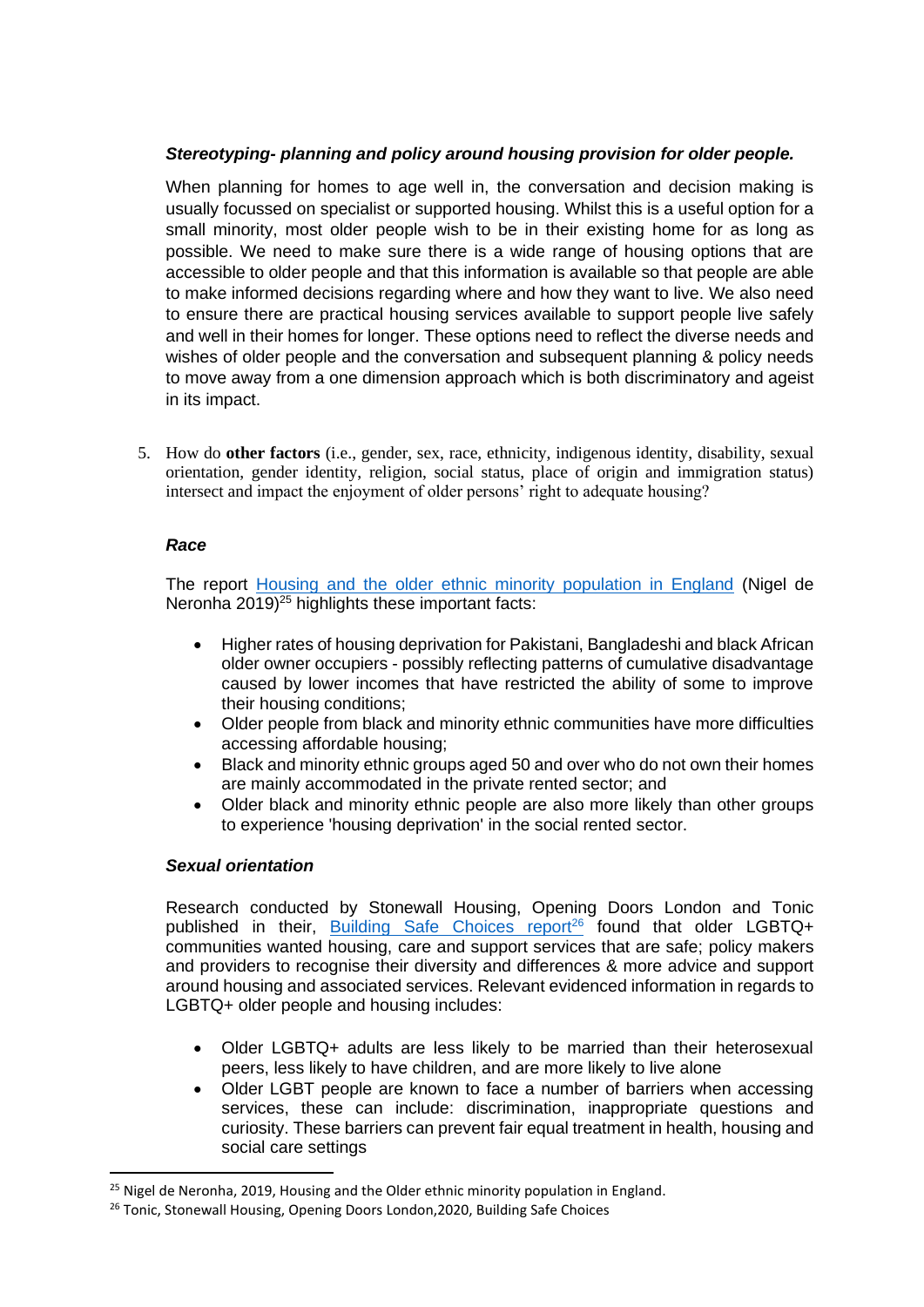• LGBT individuals who are from ethnic minority communities or who have disabilities can face additional inequalities

## *Gender*

The Women's Budget Group in their report, *[A home of her own](https://wbg.org.uk/wp-content/uploads/2019/07/WBG19-Housing-report-exec-sum-digital.pdf)<sup>27</sup>*, found the following disparities:

- Older women have much lower pensions than men, a consequence of the gender pay gap and time out of the labour market due to caring responsibilities. Their capacity to afford their own homes are thus much lower than men of the same age group. The capacity of older women to afford to make adaptations and essential repairs is also less than that of men.
- Lesbian women in older age might be more dependent on residential care since they are less likely to have children and thus less able to rely on intergenerational informal care
- The gender pay gap for some groups of Black and Minority Ethnic women are even larger than for White British women. Women from Pakistani & Bangladeshi and Black African backgrounds have particularly lower earnings, so for them housing affordability is an aggravated issue. Social security cuts have also impacted low-income BME women the hardest, exacerbating their difficulty in affording an adequate home

#### *Location*

The report by the Northern Housing Consortium, The Hidden Costs of Poor Quality [Housing in the North](https://www.northern-consortium.org.uk/wp-content/uploads/2018/10/The-Hidden-Costs-of-Poor-Quality-Housing-in-the-North.pdf) (2019)<sup>28</sup> highlights that sub-standard private housing is a major problem in the North of England, yet the issue is overlooked and rarely discussed. The issue is wide spread and is a particularly urgent concern for many older homeowners. Nearly 1m owner-occupied homes in the North now fail to meet the decent homes standard in addition to 354,000 private rented homes. This is also a national problem, but worse in the North where there are concentrations of pre-war, low value properties, many a legacy of the industrial revolution. Nearly half of all nondecent homes in the North have at least one person with a long-term illness or disability – well above the England average.

As the older population becomes more diverse, it becomes ever more important that strategic housing and planning leads, housing providers, and designers and architects, take an intersectional approach and consider the housing needs, challenges and aspirations of all older people, and people who will be reaching later life in the coming years.

6. What impact has had **the COVID-19 pandemic** on older persons' right to adequate housing in your country (e.g., has the pandemic caused any policy shift away from institutions and more emphasis on community supports)? What measures have been taken to minimize its impact?

<sup>27</sup> Womens Budget Group, 2019, A Home of her own report

<sup>&</sup>lt;sup>28</sup> Northern Housing Consortium, The Hidden Costs of Poor Quality Housing in the North 2019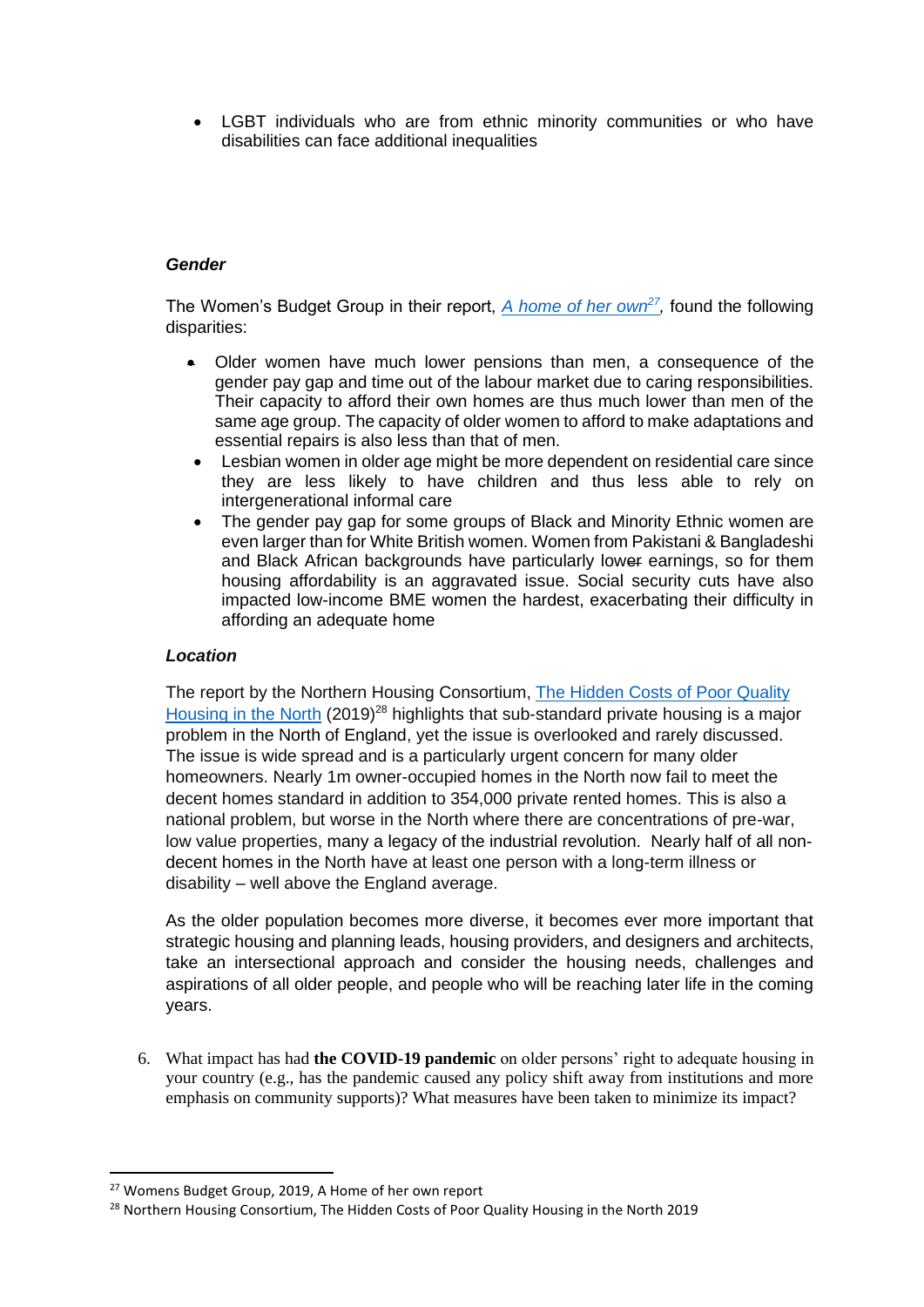Care & Repair England have published a [report](https://careandrepair-england.org.uk/Handlers/Download.ashx?IDMF=0dcba0a2-193d-4534-9667-a4b51cd84eab)<sup>29</sup> which focusses on the impact that Covid19 has had on the housing, health and well being of older people in England. The report states that even before the COVID-19 pandemic, a high proportion of older people were already dealing with significant health challenges, including living with multiple long term health conditions, facing increased risks of acute episodes e.g., stroke, heart attack, injury from falls etc., experiencing a range of mental health challenges, and/orliving with daily living difficulties and persistent pain as they waited for elective surgery e.g., cataract, hip and knee operations. The emerging evidence with regard to the health impacts of the pandemic on older people is that there has been widespread exacerbation of existing physical and mental health conditions, as well as emergence of new health problems for previously well individuals.

COVID-19 has had a disporportionate impact on certain population groups, in particular older people, those with long term health conditions, and some black and minority ethnic populations, with overlaps between these groups. The disproportionate impacts of COVID-19 in certain regions, local authority areas and localities, especially in the North of England and the Midlands have also been evident. The central importance of the home as a place of safety and sanctuary has been reinforced, and conversely substandard, insecure, overcrowded and unhealthy homes have increased the impacts of COVID-19 on their occupants

- 7. What **alternative housing strategies for older persons**, other than care homes and state institutions, exist in your country? What policies/programmes are in place to enable older persons to live independently in their communities as they age? Please provide detailed information.
- 8. What are the **new and sustainable housing strategies** for older persons considering the current concerns of the impacts of climate change?

Retrofit Task Forces have been established in many Local Authorities to look at how to retrofit homes on a mass scale to meet the need that is required to achieve this goal. The Housing Champion's Network and Care & Repair England believe that existing local Home Improvement Agencies are best placed to be funded and supported in carrying out the work required to retrofit existing homes to make them decent and more accessible. In the light of the solid data about non-decent homes and mentioned previously, excess cold and falls hazards are the top reasons that homes fail the standard. Major health gains could be achieved if future carbon reduction housing retrofit projects incorporated a 'Healthy Home' check with remedial measures undertaken at the same time e.g., to remove falls hazards, the majority of which cost a few hundred pounds to remedy compared with tens of thousands to improve thermal standards.

- 9. How does **the State fulfil its obligations** to ensure older persons' access justice, and to obtain remedies and reparations, when their right to adequate housing have been violated?
- 10. What are the **lessons learned** from advocacy, legal, and policy actions undertaken to combat ageism and to access of adequate and affordable housing by older persons?

#### 11. **Data**:

a. Does your country collect data on older persons' living conditions in your country? If yes, please provide any available and disaggregated figures and statistics (e.g., number

<sup>&</sup>lt;sup>29</sup> Care & Repair England 2021, Making homes fit for ageing: the consequences of covid19 for the housing, health and wellbeing of older people in England.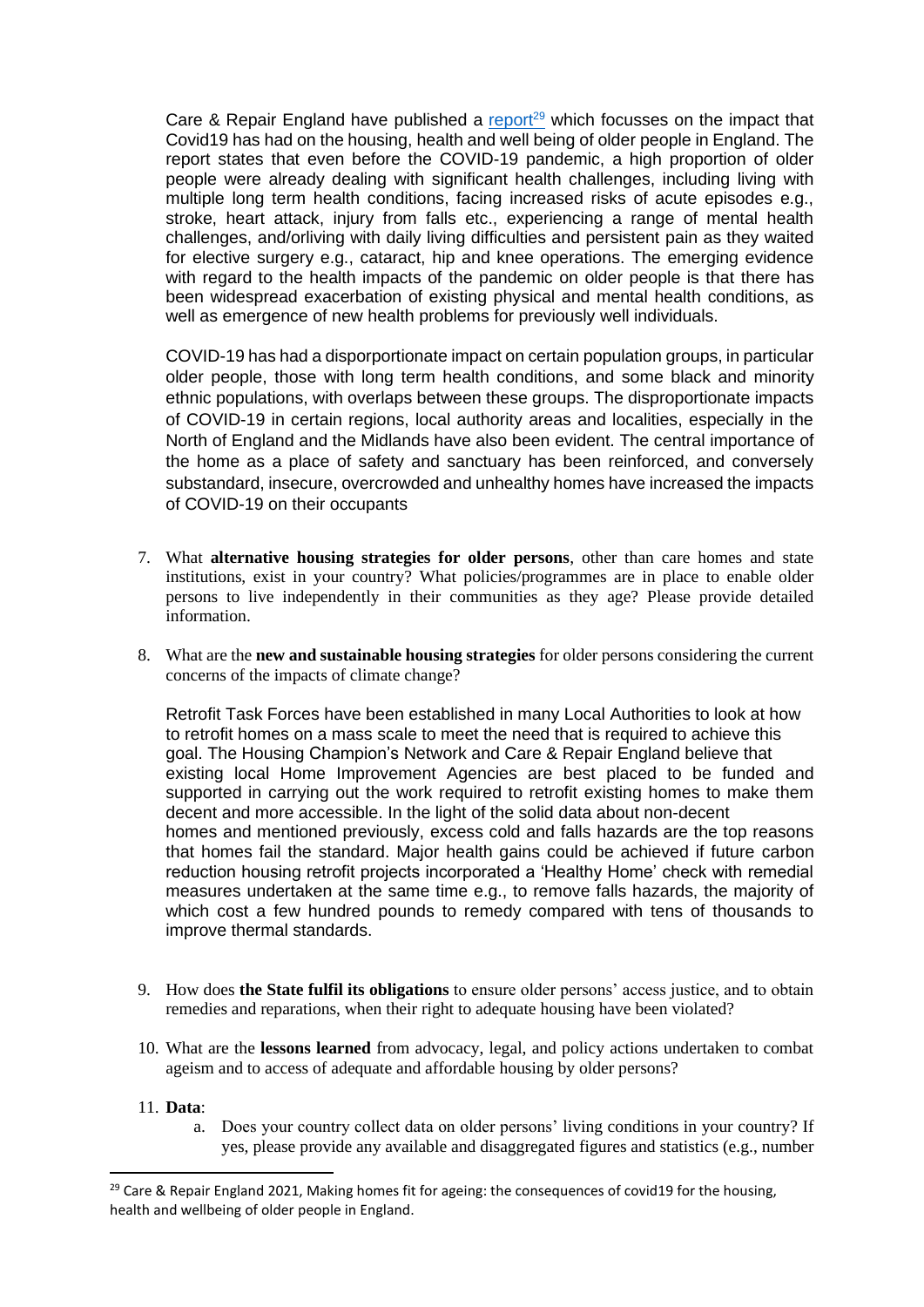of older persons: in institutions, living alone, living with family, or living in urban and rural areas).

The English Housing Survey<sup>30</sup> is a continuous national survey commissioned by the Department for Levelling Up, Housing and Communities (DLUHC). It collects information about people's housing circumstances and the condition and energy efficiency of housing in England.

The Building Research Establishment (BRE) has done in- depth analysis using the English Housing Survey data on the health and safety hazards in the home. They calculated the following statistics in regards to older people and housing in England:

- 96% of older households live in mainstream homes
- There are 2.5 million long term sick or disabled people over 65yrs
- The estimated costs of poor housing to the NHS is £1.4 billion per
- annum (61% excess cold ; 31% falls ; 2% fires ; 6% other factors).
- Most older people are owner occupiers (76% owner occupiers ; 18% social rented ; 6% private rented).

• 2 million older households live in non-decent homes, most are owner occupiers (78%)<sup>31</sup>

Further analysis of this data can be found in Care & Repair England's report ["Home and Dry"](https://careandrepair-england.org.uk/Handlers/Download.ashx?IDMF=af908eb9-4001-4f06-851f-300704785c2f).

The Office for National Statistics (ONS) data<sup>32</sup> reveals that 3.8 million individuals over the age of 65 live alone, 58% of whom are over 75 (around 2.2 million individuals) (ONS, 2017a). Also that older women are more likely than older men to live alone (ONS, 2018)

## *Urban & Rural Environments*

Age UK in their report, *Later Life in the United Kingdom<sup>33</sup>* , reveal that*:*

• Populations in rural areas tend to have a higher proportion of older people than urban areas (DEFRA, 2018b).

• 55% of people living in rural areas are aged over 45, whereas in urban areas this is 40% (DEFRA, 2018b).

• The population aged 65 and over increased by 37% in rural areas between 2001 and 2015, and increased by 17% in urban areas (DEFRA, 2018a).

• 41% of people living in rural areas do not have access to their nearest hospital within an hour's travel by public transport or walking, compared with 6% of users living in urban areas (Gov.uk, 2016).

b. Is data on older persons broken-down into groups of different ages over 65 years to plan and address each specific age group's needs in terms of housing?

<sup>&</sup>lt;sup>30</sup> The English Housing Survey, Department for Levelling Up, Housing and Communities

<sup>&</sup>lt;sup>31</sup> Building Research Establishment, Helen Garrett and Selina Burris, Homes and Ageing in England. Available at: [https://www.bre.co.uk/filelibrary/Briefing%20papers/86749-BRE\\_briefing-paper-PHE-England-A4-v3.pdf.](https://www.bre.co.uk/filelibrary/Briefing%20papers/86749-BRE_briefing-paper-PHE-England-A4-v3.pdf) Accessed 23/03/22

<sup>&</sup>lt;sup>32</sup> Office for National Statistics, 2017/18, available at: [https://www.ons.gov.uk/.](https://www.ons.gov.uk/) Accessed 23/03/22

<sup>33</sup> Age UK, Later life in the United Kingdom 2019